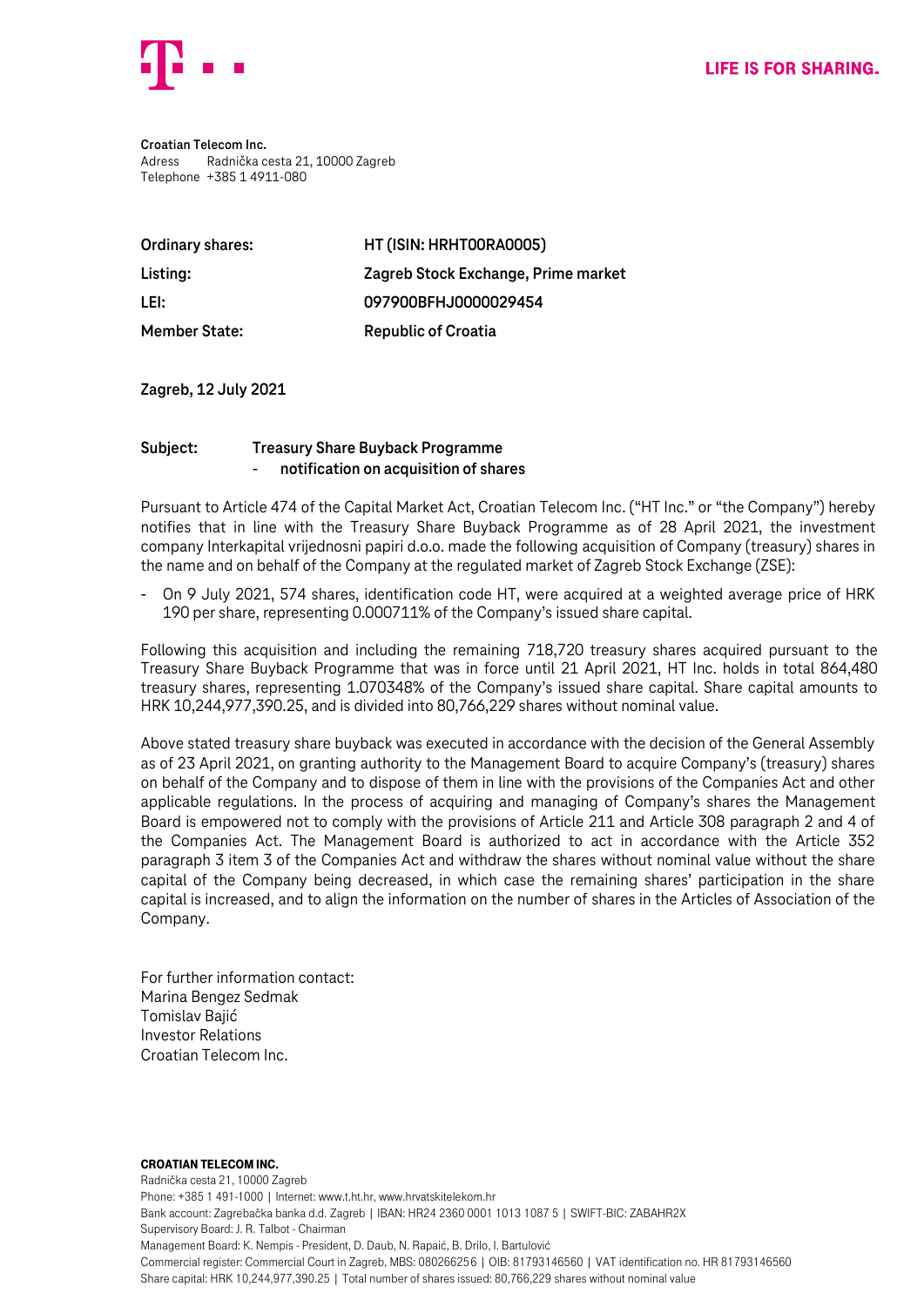**INTERKAPITAL vrijednosni papiri d.o.o.**

## **Template for notification on acquisition of shares identification code HT, in the name and on behalf of Hrvatski Telekom d.d.**

|     | Details of the legal entity filing out the template                                                              |                                                                                                            |           |  |  |
|-----|------------------------------------------------------------------------------------------------------------------|------------------------------------------------------------------------------------------------------------|-----------|--|--|
|     | INTERKAPITAL vrijednosni papiri d.o.o. za poslovanje vrijednosnim papirima                                       |                                                                                                            |           |  |  |
|     | Registered seat: Zagreb, Masarykova 1                                                                            |                                                                                                            |           |  |  |
|     | OIB: 68481874507                                                                                                 |                                                                                                            |           |  |  |
|     | MBS: 080420080                                                                                                   |                                                                                                            |           |  |  |
|     | Competent Court: Commercial Court in Zagreb                                                                      |                                                                                                            |           |  |  |
| 2   | <b>Reason for the notification</b>                                                                               |                                                                                                            |           |  |  |
|     | a) Acquisition of shares identification code HT, in the name and on behalf of Hrvatski Telekom d.d., pursuant to |                                                                                                            |           |  |  |
|     |                                                                                                                  | Contract on Brokerage Services, for the purpose of execution of the Treasury Share Buyback Program         |           |  |  |
| b)  | Initial notification<br>/Amendment                                                                               | <b>INITIAL NOTIFICATION</b>                                                                                |           |  |  |
| 3   | Details of the issuer                                                                                            |                                                                                                            |           |  |  |
| a)  | Name                                                                                                             | Hrvatski Telekom d.d.                                                                                      |           |  |  |
| b)  | LEI                                                                                                              | 097900BFHJ0000029454                                                                                       |           |  |  |
| 4   |                                                                                                                  | Details of the transaction(s): section to be repeated for each date and each place where transactions have |           |  |  |
|     | been conducted                                                                                                   |                                                                                                            |           |  |  |
| a)  | Description of the financial Shares                                                                              |                                                                                                            |           |  |  |
|     | instrument, type of                                                                                              |                                                                                                            |           |  |  |
|     | instrument<br>Identification code                                                                                | Ordinary shares of the issuer Hrvatski Telekom d.d.                                                        |           |  |  |
|     |                                                                                                                  | Identification code: HT                                                                                    |           |  |  |
|     |                                                                                                                  |                                                                                                            |           |  |  |
|     |                                                                                                                  | ISIN: HRHTOORAOOO5                                                                                         |           |  |  |
| lb) | Nature of the transaction                                                                                        | Acquisition of shares                                                                                      |           |  |  |
| c)  | Price(s) and volume(s)                                                                                           | Price(s)                                                                                                   | Volume(s) |  |  |
|     |                                                                                                                  | 190,00                                                                                                     | 62        |  |  |
|     |                                                                                                                  | 190,00                                                                                                     | 69        |  |  |
|     |                                                                                                                  | 190,00                                                                                                     | 69        |  |  |
|     |                                                                                                                  | 190,00                                                                                                     | 69        |  |  |
|     |                                                                                                                  | 190,00                                                                                                     | 33        |  |  |
|     |                                                                                                                  | 190,00                                                                                                     | 69        |  |  |
|     |                                                                                                                  | 190,00                                                                                                     | 32        |  |  |
|     |                                                                                                                  | 190,00                                                                                                     | 69        |  |  |
|     |                                                                                                                  | 190,00                                                                                                     | 33        |  |  |
|     |                                                                                                                  | 190,00                                                                                                     | 69        |  |  |
|     | d) Aggregated information                                                                                        |                                                                                                            |           |  |  |
|     | Aggregated volume                                                                                                | Aggregated volume: 574                                                                                     |           |  |  |
|     | Price                                                                                                            | Price: 190,00                                                                                              |           |  |  |